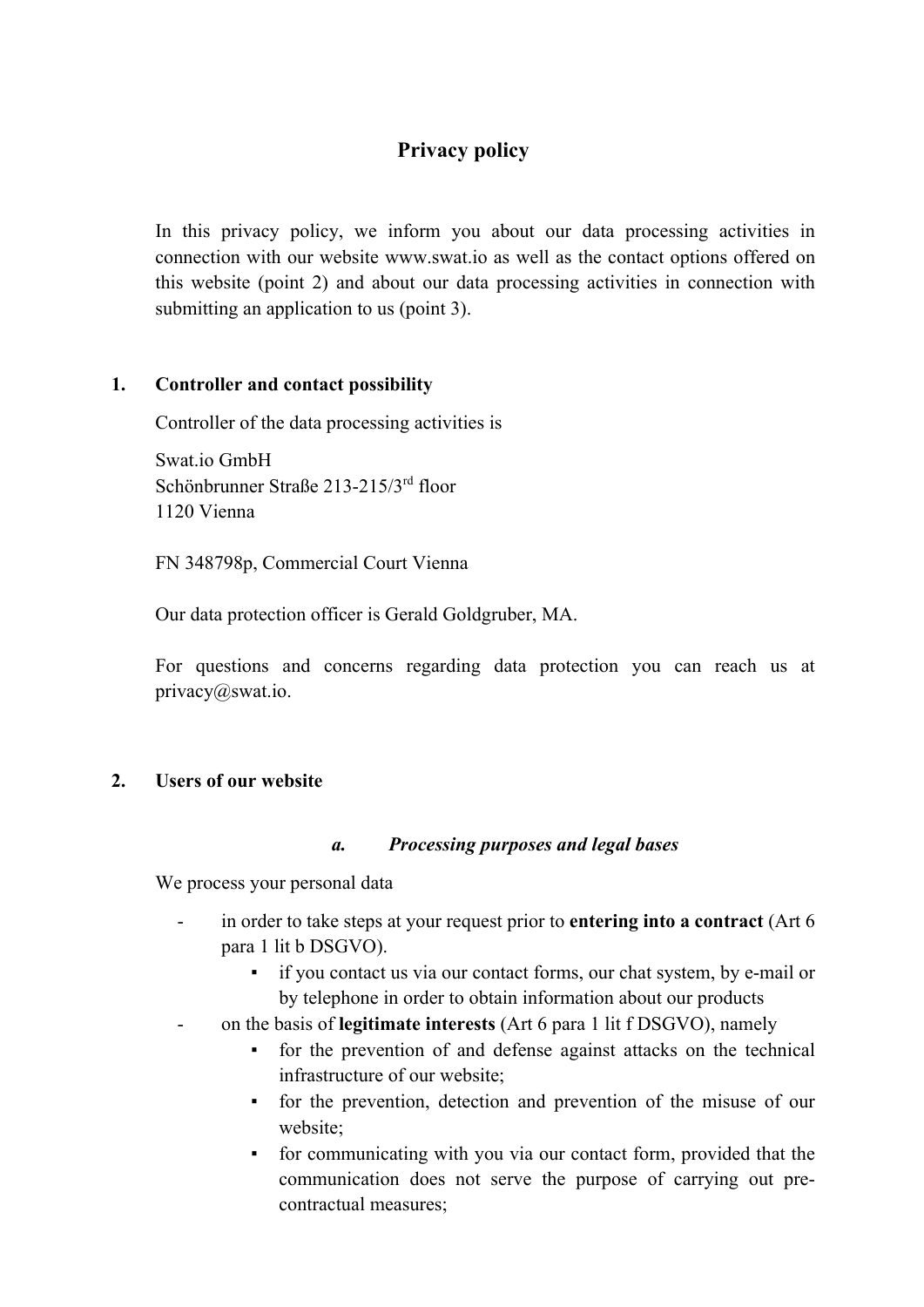- for the analysis of user behavior and the improvement of our offers (for the use of cookies, see point 2.d)
- for the (re-)identification of users for the purpose of playing out personalized advertising (for the use of cookies, see point 2.d)

# *b. Recipient*

In order to achieve these intended purposes, it may be necessary to disclose your personal data to third parties:

| Recipient                                     | Purpose                                                                                                                                                                                 | Legal basis<br>for<br>the<br>transfer                                                                                      | Location<br>$\sqrt{2}$<br>place of data<br>processing             | Basis for transfer to a<br>third country                                                                                                                                                                                          |
|-----------------------------------------------|-----------------------------------------------------------------------------------------------------------------------------------------------------------------------------------------|----------------------------------------------------------------------------------------------------------------------------|-------------------------------------------------------------------|-----------------------------------------------------------------------------------------------------------------------------------------------------------------------------------------------------------------------------------|
| Services<br>Web<br>Amazon<br><b>EMEA SARL</b> | Website hosting                                                                                                                                                                         | Overriding<br>legitimate<br>interests (Art 6 para 1 lit f<br>GDPR): Use of professional<br>IT infrastructure               | EU (Germany)                                                      | No third country transfer                                                                                                                                                                                                         |
| Hotjar Ltd                                    | Analysis of user<br>behavior on our<br>website as well as<br>offering<br>$\rm{a}$<br>possibility<br>for<br>feedback by users                                                            | Overriding<br>legitimate<br>interests (Art 6 para 1 lit f<br>GDPR): Analysis of user<br>behavior to improve our<br>website | EU (Malta)                                                        | No third country transfer                                                                                                                                                                                                         |
| Facebook Ireland Limited                      | (Re-)identification<br>of users for the<br>of<br>purpose<br>displaying<br>personalized<br>advertisements                                                                                | Overriding<br>legitimate<br>interests (Art 6 para 1 lit f<br>GDPR): Analysis of user<br>behavior to improve our<br>website | (Ireland)<br>EU<br>and transfer to<br>group<br>companies<br>(USA) | Standard<br>contractual<br>clauses (Art. 46 para. 2 lit<br>GDPR)<br>including<br>$\mathbf{c}$<br>supplementary measures<br>well<br>as<br>explicit<br><b>as</b><br>consent in the cookie<br>banner (Art. 49 para. 1 lit<br>a GDPR) |
| LinkedIn Ireland Unlimited                    | Display of profile<br>content<br>on<br>the<br>website<br>for<br>advertising<br>purposes,<br>identification<br>of<br>for<br>the<br>users<br>of<br>purpose<br>personalized<br>advertising | Overriding<br>legitimate<br>interests (Art 6 para 1 lit f<br>GDPR): Analysis of user<br>behavior to improve our<br>website | EU<br>(Ireland)<br>and transfer to<br>group<br>companies<br>(USA) | Standard<br>contractual<br>clauses (Art 46 para 2 lit<br>GDPR)<br>including<br>$\mathbf{c}$<br>supplementary measures<br>as<br>well<br>explicit<br><b>as</b><br>consent in the cookie<br>banner (Art 49 para 1 lit<br>a GDPR)     |
| International<br>Twitter<br>Company           | Display of profile<br>content<br>on<br>the<br>website<br>for<br>advertising<br>purposes,<br>identification<br>of<br>for<br>users<br>the<br>of<br>purpose<br>personalized<br>advertising | Overriding<br>legitimate<br>interests (Art 6 para 1 lit f<br>GDPR): Analysis of user<br>behavior to improve our<br>website | <b>USA</b>                                                        | Standard<br>contractual<br>clauses (Art 46 para 2 lit<br>GDPR)<br>including<br>$\mathbf{c}$<br>supplementary measures<br>well as<br>explicit<br>as<br>consent in the cookie<br>banner (Art 49 para 1 lit<br>a GDPR)               |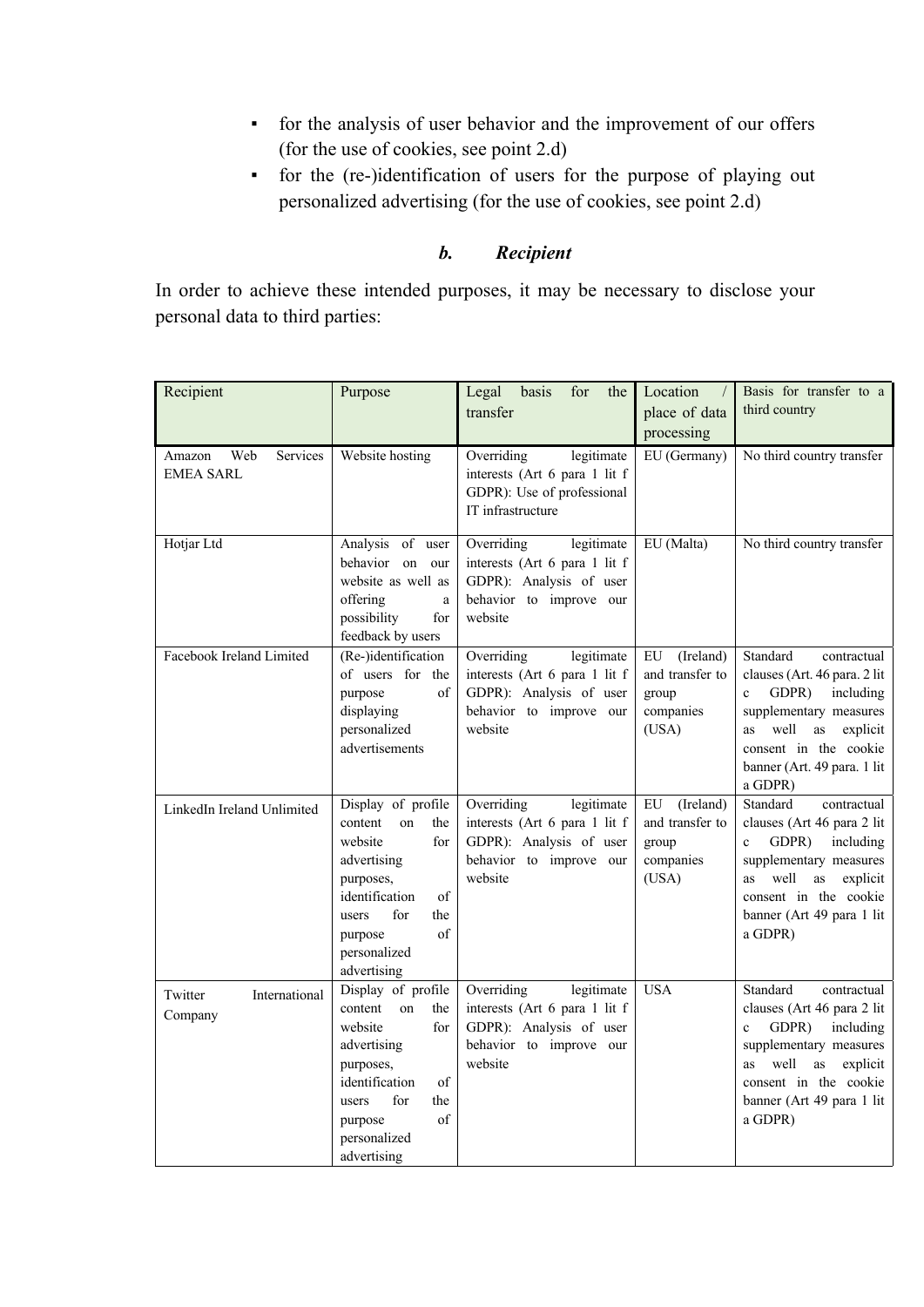| Pinterest Europe Ltd.<br>Microsoft<br>Ireland<br><b>Operations Limited</b> | Display of content<br>on the website for<br>advertising<br>purposes,<br>identification<br>of<br>for<br>the<br>users<br>of<br>purpose<br>displaying<br>personalized<br>advertisements<br>Identification<br>of<br>for<br>users<br>the<br>of<br>purpose<br>displaying<br>personalized | Overriding<br>legitimate<br>interests (Art 6 para 1 lit f<br>GDPR): Analysis of user<br>behavior to improve our<br>website<br>Overriding<br>legitimate<br>interests (Art 6 para 1 lit f<br>GDPR): Analysis of user<br>behavior to improve our<br>website | (Ireland)<br>EU<br>and transfer to<br>group<br>companies<br>(USA)<br>(Ireland)<br>${\rm EU}$<br>and transfer to<br>group<br>companies<br>(USA) | Standard<br>contractual<br>clauses (Art 46 para 2 lit<br>GDPR)<br>including<br>$\mathbf{c}$<br>supplementary measures<br>well<br>as<br>explicit<br>as<br>consent in the cookie<br>banner (Art 49 para 1 lit<br>a GDPR)<br>Standard<br>contractual<br>clauses (Art 46 para 2 lit<br>GDPR)<br>including<br>$\mathbf{c}$<br>supplementary measures<br>well<br>as<br>as<br>explicit |
|----------------------------------------------------------------------------|------------------------------------------------------------------------------------------------------------------------------------------------------------------------------------------------------------------------------------------------------------------------------------|----------------------------------------------------------------------------------------------------------------------------------------------------------------------------------------------------------------------------------------------------------|------------------------------------------------------------------------------------------------------------------------------------------------|---------------------------------------------------------------------------------------------------------------------------------------------------------------------------------------------------------------------------------------------------------------------------------------------------------------------------------------------------------------------------------|
|                                                                            | advertising                                                                                                                                                                                                                                                                        |                                                                                                                                                                                                                                                          |                                                                                                                                                | consent in the cookie<br>banner (Art 49 para 1 lit<br>a GDPR)                                                                                                                                                                                                                                                                                                                   |
| Cheq AI Technologies LTD                                                   | Prevention<br>and<br>defense<br>against<br>attacks<br>the<br>on<br>technical<br>of<br>infrastructure<br>website;<br>our<br>prevention,<br>detection<br>and<br>of<br>prevention<br>misuse<br>of<br>our<br>website                                                                   | Overriding<br>legitimate<br>interests (Art 6 para 1 lit f<br>GDPR): Use of professional<br>IT infrastructure                                                                                                                                             | Israel                                                                                                                                         | Adequacy decision of<br>01/31/2011<br>(2011/61/EU)                                                                                                                                                                                                                                                                                                                              |
| Poptin LTD                                                                 | Chat function                                                                                                                                                                                                                                                                      | Overriding<br>legitimate<br>interests (Art 6 para 1 lit f<br>GDPR): Use of professional<br>IT infrastructure                                                                                                                                             | Israel                                                                                                                                         | Adequacy decision of<br>01/31/2011<br>(2011/61/EU)                                                                                                                                                                                                                                                                                                                              |
| HubSpot, Inc                                                               | (Re-)identification<br>of users for the<br>purpose<br>of<br>displaying<br>personalized<br>advertisements                                                                                                                                                                           | Overriding<br>legitimate<br>interests (Art 6 para 1 lit f<br>GDPR): Use of professional<br>IT infrastructure                                                                                                                                             | <b>USA</b>                                                                                                                                     | Standard<br>contractual<br>clauses (Art 46 para 2 lit<br>GDPR)<br>including<br>$\mathbf c$<br>supplementary measures<br>as well as explicit<br>consent in the cookie<br>banner (Art 49 para 1 lit<br>a GDPR)                                                                                                                                                                    |
| Intercom Inc                                                               | Internal<br>communication                                                                                                                                                                                                                                                          | Overriding<br>legitimate<br>interests (Art 6 para 1 lit f<br>GDPR): Use of professional<br>IT infrastructure                                                                                                                                             | <b>USA</b>                                                                                                                                     | Standard<br>contractual<br>clauses (Art. 46 para. 2 lit<br>$c$ GDPR)<br>including<br>supplementary measures                                                                                                                                                                                                                                                                     |
| Google LLC                                                                 | Analysis of user<br>behavior<br>on our<br>website                                                                                                                                                                                                                                  | Overriding<br>legitimate<br>interests (Art 6 para 1 lit f<br>GDPR): Analysis of user<br>behavior to improve our<br>website                                                                                                                               | <b>USA</b>                                                                                                                                     | Standard<br>contractual<br>clauses (Art 46 para 2 lit<br>c GDPR) including<br>supplementary measures<br>as well as explicit<br>consent in the cookie<br>banner (Art 49 para 1 lit<br>a GDPR)                                                                                                                                                                                    |
| Wildbit LLC                                                                | Sending e-mails                                                                                                                                                                                                                                                                    | Overriding<br>legitimate<br>interests (Art 6 para 1 lit f<br>GDPR): Use of professional<br>IT infrastructure                                                                                                                                             | <b>USA</b>                                                                                                                                     | Standard<br>contractual<br>clauses (Art. 46 para. 2 lit<br>including<br>c GDPR)<br>supplementary measures                                                                                                                                                                                                                                                                       |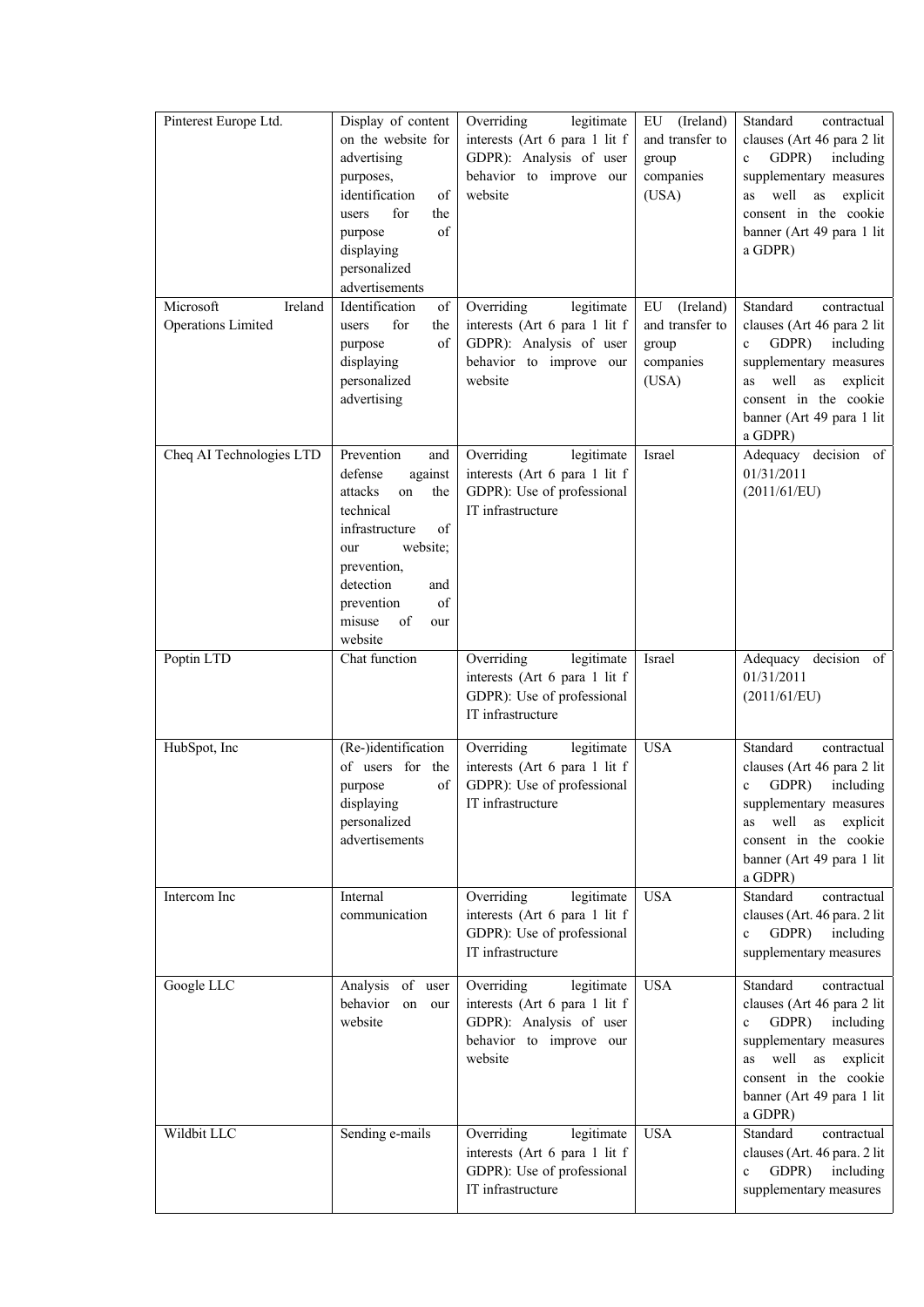| Zapier Inc | of<br>Automation<br>internal processes<br>and the linking of<br>various tools | legitimate<br>Overriding<br>interests (Art 6 para 1 lit f<br>GDPR): Use of professional<br>IT infrastructure | <b>USA</b> | Standard<br>contractual<br>clauses (Art. 46 para. 2 lit)<br>GDPR)<br>including<br>$\mathbf{c}$<br>supplementary measures                                                                                                        |
|------------|-------------------------------------------------------------------------------|--------------------------------------------------------------------------------------------------------------|------------|---------------------------------------------------------------------------------------------------------------------------------------------------------------------------------------------------------------------------------|
| Ouora Inc. | Chatbot:<br>Automated<br>answering of user<br>questions                       | legitimate<br>Overriding<br>interests (Art 6 para 1 lit f<br>GDPR): Use of professional<br>IT infrastructure | <b>USA</b> | Standard<br>contractual<br>clauses (Art 46 para 2 lit)<br>including<br>GDPR)<br>$\mathbf{c}$<br>supplementary measures<br>well<br>explicit<br>as<br><b>as</b><br>consent in the cookie<br>banner (Art 49 para 1 lit)<br>a GDPR) |

In case of a legal obligation, we transmit personal data to public authorities and institutions (e.g., law enforcement agencies, courts).

#### *c. Processing periode*

We store and process your personal data as long as this is necessary for the fulfillment of the purpose of processing.

Personal data in connection with the use of the contact form will be stored for a period of seven years for reasons of corporate law (212 of the Austrian Commercial Code). In individual cases, for example in the case of pending official or court proceedings, this storage period may also be longer than seven years. In the event of foreseeable legal disputes, your personal data may also be stored for longer, in any case until the expiry of the relevant limitation periods for legal claims.

## *d. Cookies*

When using our website, we set cookies to temporarily store certain information. Some cookies are (technically) necessary for the operation of our website and are set in any case. Other cookies are not absolutely necessary for the operation of the website, but serve, for example, to increase user-friendliness or to analyze user behavior.

Details about the individual cookies can be found via the link "Individual cookie settings" in our cookie banner.

## **3. Application at Swat.io**

#### *a. Processing purposes and legal bases*

We process your personal data

- in order to take steps at your request prior to **entering into** a service contract (Art 6 para 1 lit b GDPR)
- on the basis of **legitimate interests** (Art 6 para 1 lit f GDPR), namely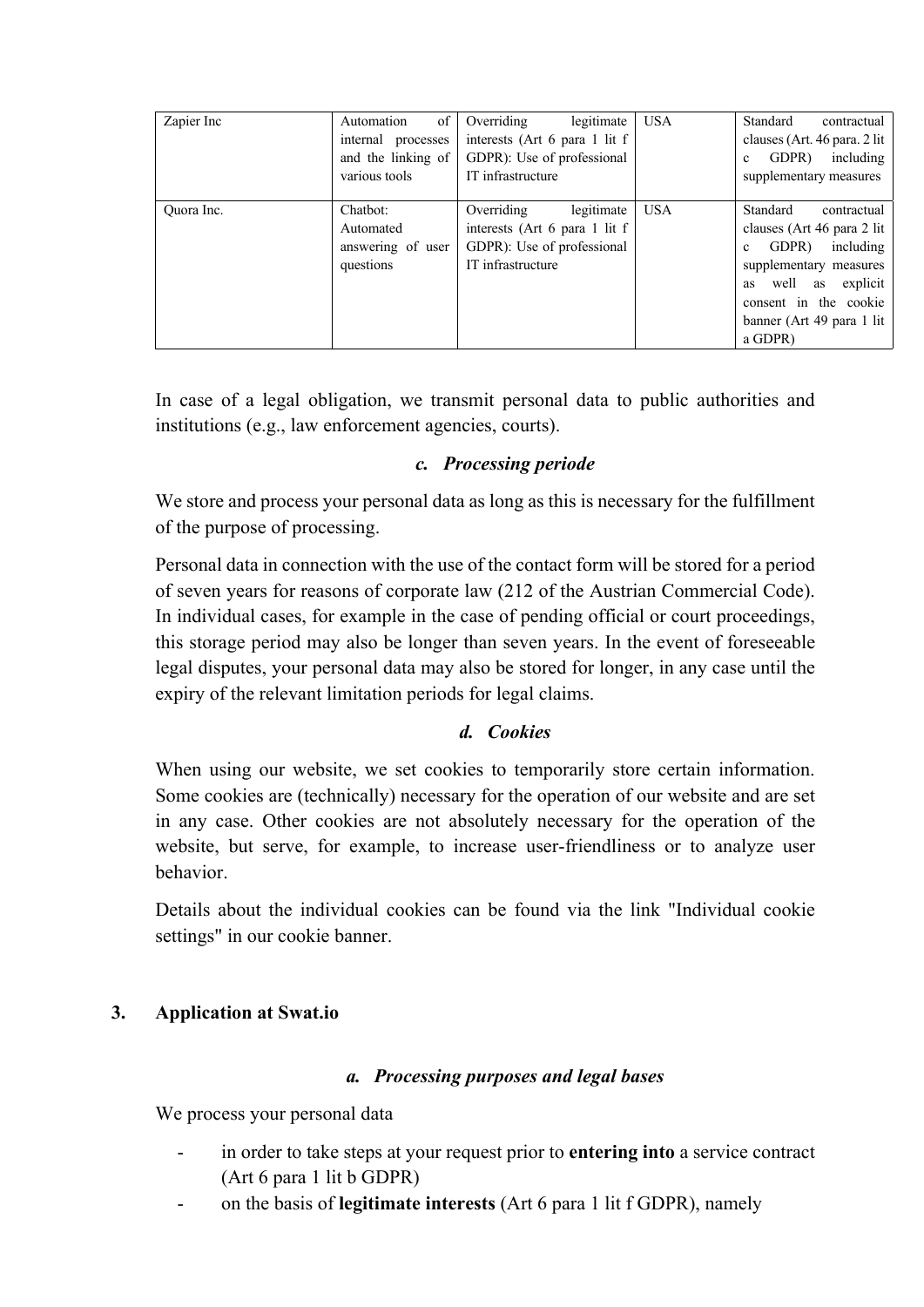- the exercise of and defense against legal claims (in particular with regard to the Equal Treatment Act)
- on the basis of your **consent** (Art 6 para 1 lit a GDPR) to keep records of your application documents

## *b. Recipient*

In order to achieve these intended purposes, it may be necessary to disclose your personal data to third parties:

| Recipient                                               | Purpose                                                                                                                        | Legal basis for the transfer                                                                                                                                    | Location<br>place of data<br>processing | Basis for transfer to<br>a third country |
|---------------------------------------------------------|--------------------------------------------------------------------------------------------------------------------------------|-----------------------------------------------------------------------------------------------------------------------------------------------------------------|-----------------------------------------|------------------------------------------|
| WORK SE and XING<br><b>NEW</b><br>kununu Prescreen GmbH | Use of the<br>applicant<br>Management<br>Software in<br>connection with the<br>implementation of<br>the application<br>process | Overriding legitimate interests<br>(Art. 6 para.1 lit $f$ GDPR):<br>initiation of a contractual<br>of<br>relationship,<br>use<br>professional IT infrastructure | EU (Germany)                            | No third<br>country<br>transfer          |
| Amazon Web Services EMEA<br>SARL                        | Hosting of the<br>applicant<br>management<br>system                                                                            | Overriding legitimate interests<br>(Art 6 para 1 lit f GDPR): Use<br>professional<br><b>IT</b><br>of<br>infrastructure                                          | EU (Germany)                            | No.<br>third<br>country<br>transfer      |

In the event of a legal obligation, we transmit personal data to public bodies and institutions (e.g., law enforcement agencies, courts).

#### *c. Processing periode*

In the event that your application is rejected, we will store your application documents for a period of seven months from the date of notification of rejection (§§ 15 para 1, 29 para 1 Austrian Equal Treatment Act (*Gleichbehandlungsgesetz*) plus one month).

If you give us consent to keep a record of your application documents, we will store them for the processing period covered by the consent or at the latest until you revoke your consent.

#### **4. Rights of data subjects**

As a data subject, you are entitled to the rights described below. If we have reasonable doubt about the identity of your person in the context of exercising one of the data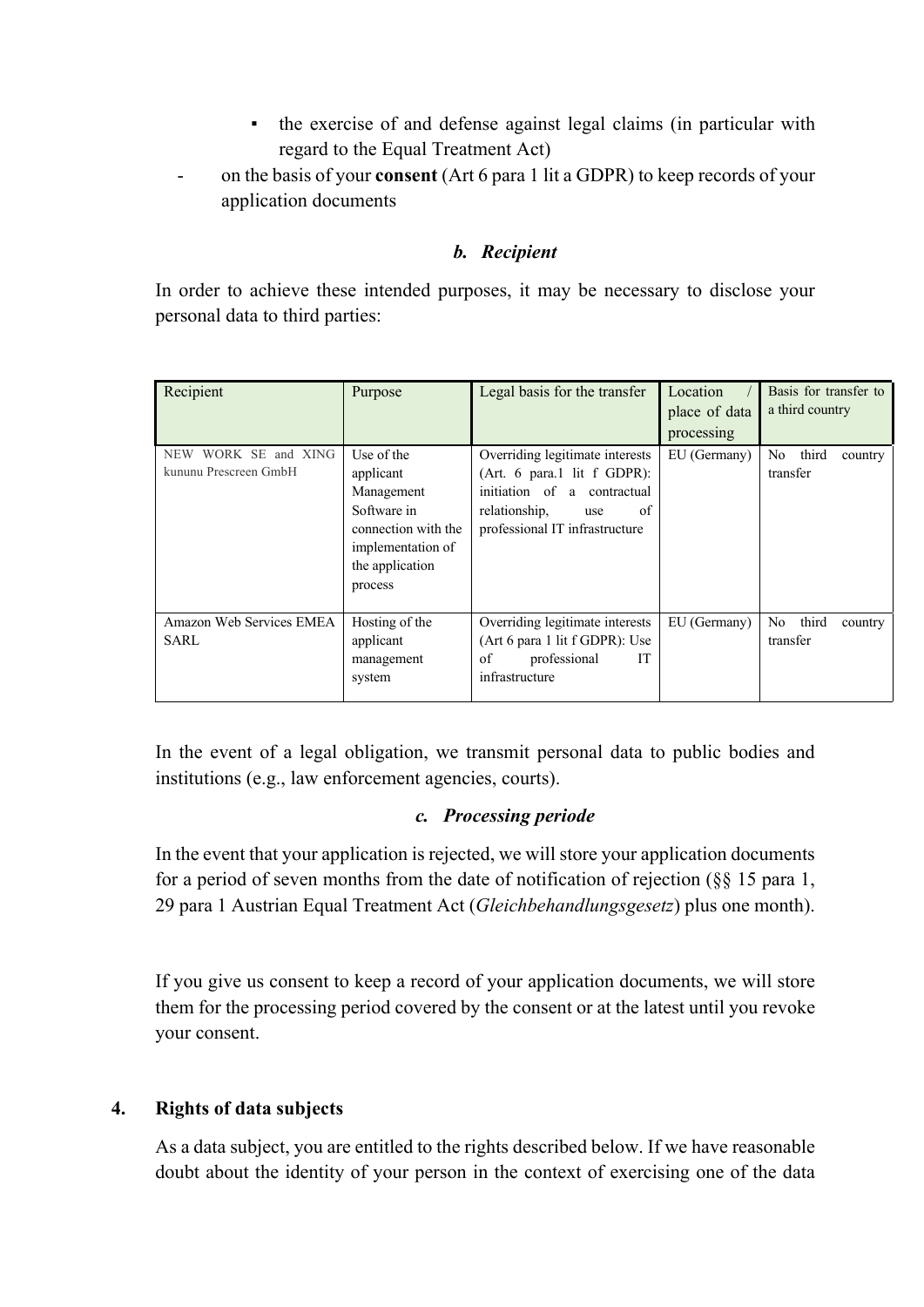subject rights, we may request additional information from you that is necessary to confirm the identity of your person.

For those rights that are asserted by means of a request, we have one month to comply with it.

## *Right to information according to Art. 15 GDPR*

You have the right to request information about the personal data we process concerning you at any time. The right to information also includes the right to receive a copy of the data, provided that this does not affect the rights and freedoms of other persons. For the creation of such a data copy, we may charge you a reasonable fee based on the administrative costs.

## *Right to rectification according to Art. 16 GDPR*

You have the right to request that inaccurate data concerning you be corrected or completed.

## *Right to deletion according to Art. 17 GDPR*

In principle, you have the right to request the deletion of data concerning you. However, this right of deletion does not exist if the processing is necessary

- for the right to freedom of expression and information; or
- for compliance with a legal obligation which requires processing under Union or Member State law to which the controller is subject, or for the performance of a task carried out in the public interest or in the exercise of official authority vested in the controller; or
- for reasons of public interest in the field of public health; or
- for archiving, scientific or historical research purposes in the public interest, or for statistical purposes, where erasure is likely to make impossible, or at least seriously jeopardize, the achievement of the purposes underlying the processing; or
- for the assertion, exercise or defense of legal claims.

## *Right to restriction of processing according to Art. 18 GDPR*

You have the right to request the restriction of processing, provided that at least one of the following conditions is met:

the accuracy of the personal data is contested by you for a period enabling the controller to verify the accuracy of the personal data; or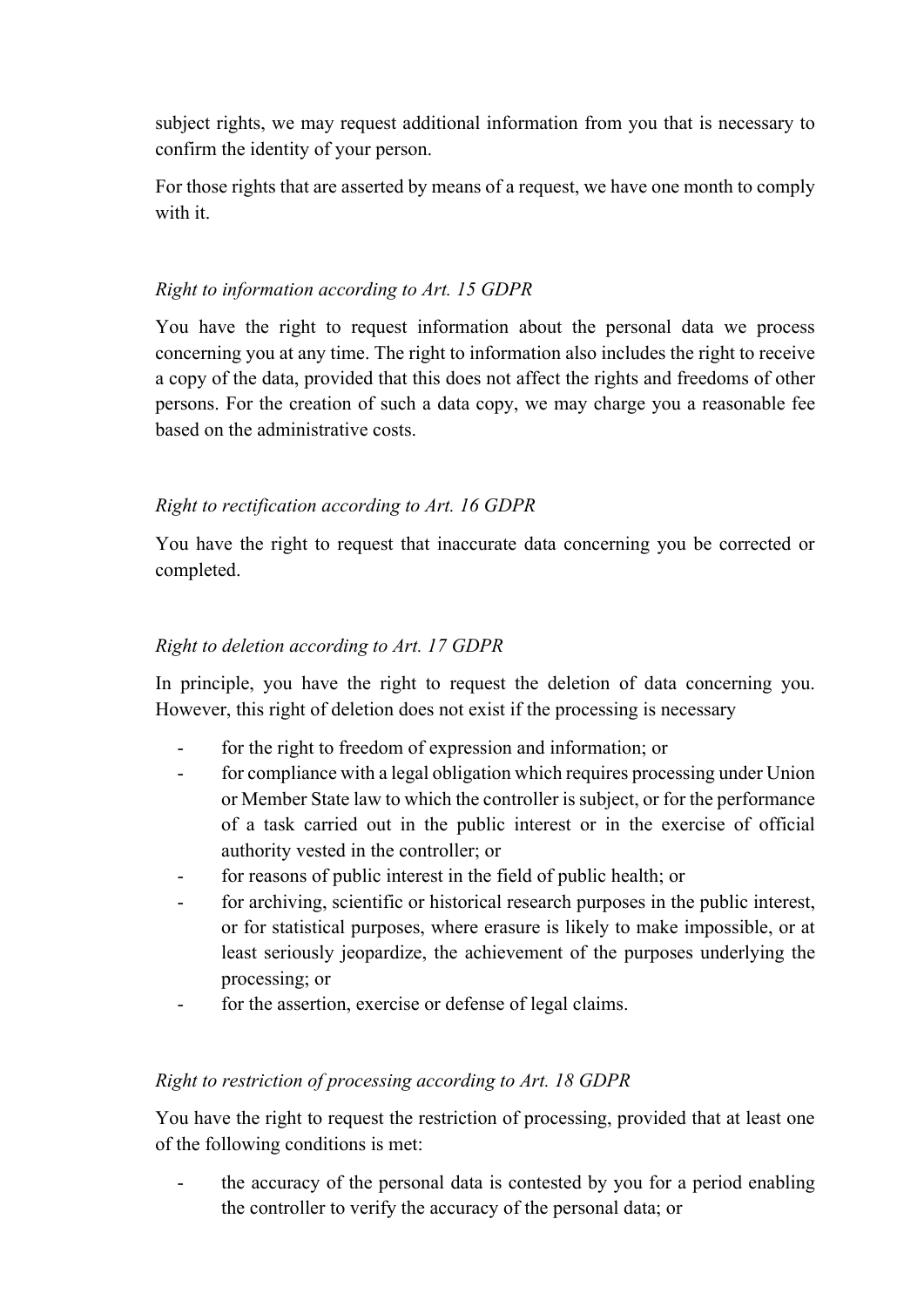- the processing is unlawful and you object to the erasure of the personal data and request instead the restriction of the use of the personal data; or
- the controller no longer needs the personal data for the purposes of the processing, but you need it for the assertion, exercise or defense of legal claims; or
- after having filed an objection pursuant to Art 21 (1) GDPR, as long as it has not yet been determined whether the legitimate grounds of the controller outweigh your interests.

If you have exercised your right to restrict processing, we may process this personal data - with the exception of the storage of such data - only with your consent or for the assertion, exercise or defense of legal claims or for the protection of the rights of another natural or legal person or for reasons of an important public interest of the Union or a Member State.

# *Right of objection according to Art. 21 GDPR*

You have the right to object to processing that is carried out on the basis of an overriding legitimate interest on our part or on the part of a third party (pursuant to Art. 6 para. 1 lit f GDPR). In the event of an objection, we will no longer process your data unless the processing serves the assertion, exercise or defense of legal claims or we demonstrate compelling legitimate grounds for the processing that override your interests.

An objection to the processing of personal data for direct marketing purposes is possible at any time and will result in us no longer being allowed to process your data for this purpose in any case.

## *Right to data portability according to Art. 20 GDPR*

In principle, you also have the right to receive the transfer of the data you have provided in a structured, common and machine-readable format and to transfer this data to another controller. However, the right to data portability only exists if the processing is based on your consent or on a contract and the processing is carried out with the help of automated processes.

## *Right to complain according to Art. 77 GDPR*

If you believe that the processing of your data is unlawful and in breach GDPR, you have the right to file a complaint with the competent data protection authority. The jurisdiction depends on your place of residence or place of work.

You can reach the Austrian data protection authority at